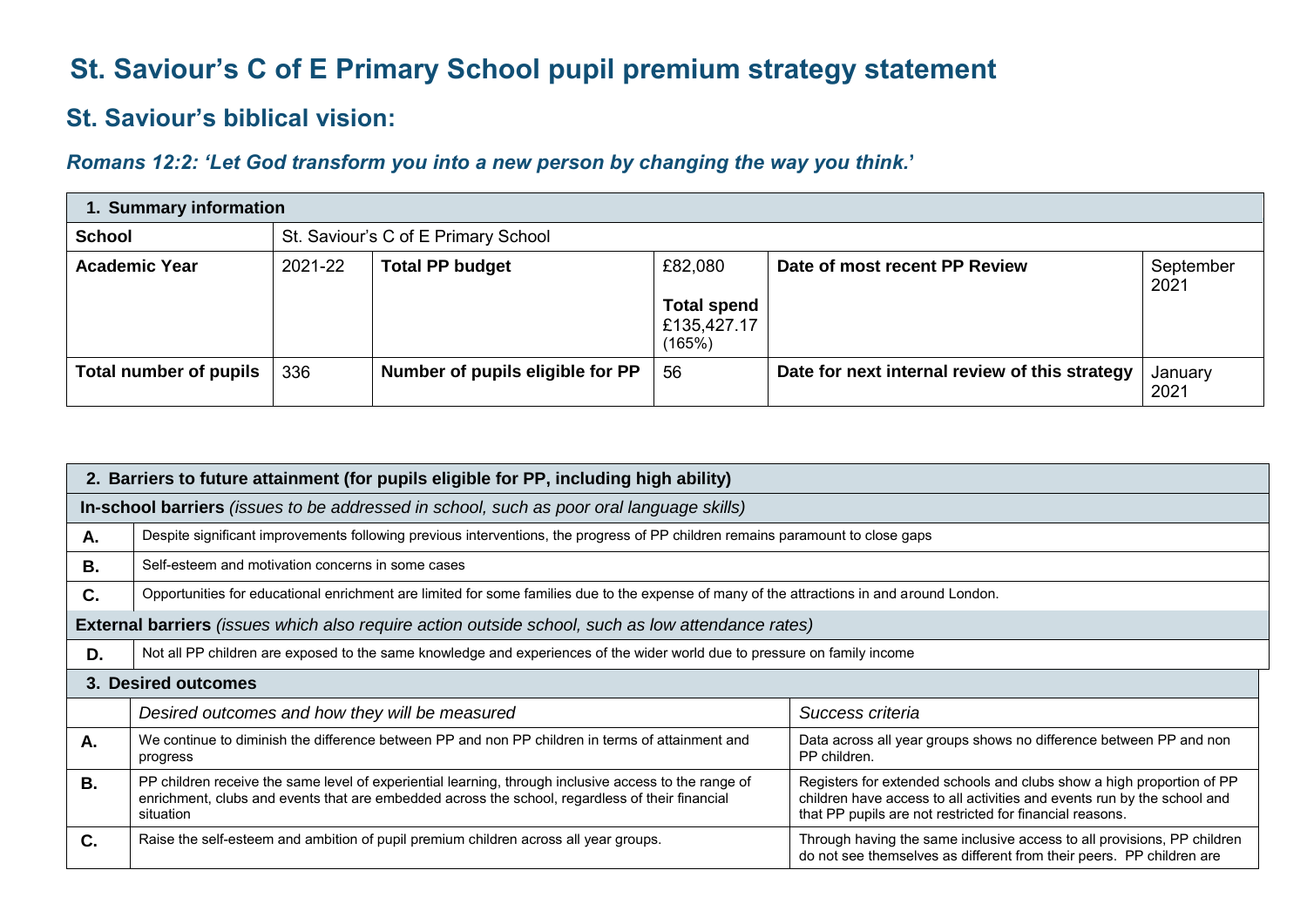|    |                                                                                                                                           | keen and excited to learn and recognise the opportunities an excellent<br>education can provide.                                                                                                                                                                                                                    |
|----|-------------------------------------------------------------------------------------------------------------------------------------------|---------------------------------------------------------------------------------------------------------------------------------------------------------------------------------------------------------------------------------------------------------------------------------------------------------------------|
| D. | Higher attaining Pupil Premium children are afforded the same opportunities as their peers and have<br>raised ambitions for their futures | HA and MA PP pupils are exposed to higher education institutions in<br>order that they recognise what they can achieve through an excellent<br>education. They are challenged and are afforded opportunities to<br>debate, question and investigate in order to develop their skills,<br>independence and ambition. |

| 4. Planned expenditure                                                                                                                                                                      |         |  |  |  |  |
|---------------------------------------------------------------------------------------------------------------------------------------------------------------------------------------------|---------|--|--|--|--|
| Academic year                                                                                                                                                                               | 2021-22 |  |  |  |  |
| The three headings below enable schools to demonstrate how they are using the pupil premium to improve classroom pedagogy, provide targeted support and<br>support whole school strategies. |         |  |  |  |  |

| i. Quality of teaching for all                                                                                                          |                                                                                                                                                                                                                                                                                                                                                                                                                                                                                                                                                                               |                                                                                                                                                                                                                                                                                                                                                                                                                                                                                                                                                                                                                                                                                                                                                                                               |                                                                                                                                                                                                                                                                                                                                                                                                                                                                                                                                                                                                                      |                   |                                         |  |  |
|-----------------------------------------------------------------------------------------------------------------------------------------|-------------------------------------------------------------------------------------------------------------------------------------------------------------------------------------------------------------------------------------------------------------------------------------------------------------------------------------------------------------------------------------------------------------------------------------------------------------------------------------------------------------------------------------------------------------------------------|-----------------------------------------------------------------------------------------------------------------------------------------------------------------------------------------------------------------------------------------------------------------------------------------------------------------------------------------------------------------------------------------------------------------------------------------------------------------------------------------------------------------------------------------------------------------------------------------------------------------------------------------------------------------------------------------------------------------------------------------------------------------------------------------------|----------------------------------------------------------------------------------------------------------------------------------------------------------------------------------------------------------------------------------------------------------------------------------------------------------------------------------------------------------------------------------------------------------------------------------------------------------------------------------------------------------------------------------------------------------------------------------------------------------------------|-------------------|-----------------------------------------|--|--|
| <b>Desired outcome</b>                                                                                                                  | Chosen action /<br>approach                                                                                                                                                                                                                                                                                                                                                                                                                                                                                                                                                   | What is the evidence and<br>rationale for this choice?                                                                                                                                                                                                                                                                                                                                                                                                                                                                                                                                                                                                                                                                                                                                        | How will you ensure it is<br>implemented well?                                                                                                                                                                                                                                                                                                                                                                                                                                                                                                                                                                       | <b>Staff lead</b> | When will you review<br>implementation? |  |  |
| All pupils achieve at<br>ARE or above to<br>diminish the differences<br>in attainment and<br>progress between PP<br>and non PP children | Assessment for<br>Learning groups for all<br>year groups<br><b>Additional AFL classes</b><br>in two year groups.<br>Provision mapping to<br>identify the needs of the<br>pupils.<br>Implementation of PP<br>Intervention groups for<br>PP children identified as<br>below $ARE$ – including<br>Maths focused (TT<br>Rockstars) targeted<br>interventions, Reading<br>and grammar focus<br>(Fresh Start and<br>Corrective Reading)<br>interventions and a<br>funded offering of<br>Saturday +, phonics<br>school and Saturday<br>achievement schools<br>(inc tutor led grant). | AFL groups ensure children are<br>taught in smaller groups, with<br>accurately pitched work, enabling<br>pupils to be given focussed and<br>individual attention.<br>AFL groups are led by qualified<br>teachers and in most cases,<br>Senior Leaders, using Quality<br>First Teaching.<br>Focused interventions enable<br>children to close any gaps they<br>may have in their learning,<br>through regular practice and<br>smaller ratios of adult to child.<br>Quality First Teaching, using<br>morning and after school boosters<br>in Reading, Writing and Maths to<br>improve the outcomes for targeted<br>pupils.<br>TAs work closely with teachers to<br>target PP pupils in small guided<br>groups during lessons.<br>TAs lead short targeted<br>interventions to rapidly close gaps | Learning walks, formal teaching and<br>learning reviews, book looks,<br>planning reviews, data analysis.<br>The PP lead will focus specifically<br>on the data for PP children, which is<br>tracked throughout the year and<br>reported to Governors and<br>standards board (directors).<br>Termly review and adaptation of<br>provision by PP lead and Head<br>teacher following assessment and<br>analysis of data.<br>End of year assessment shows that<br>PP achieve in line with their peers if<br>not above.<br>End of year data tracking shows<br>that PP make progress in line with<br>their peers or above. | HT<br><b>SLT</b>  |                                         |  |  |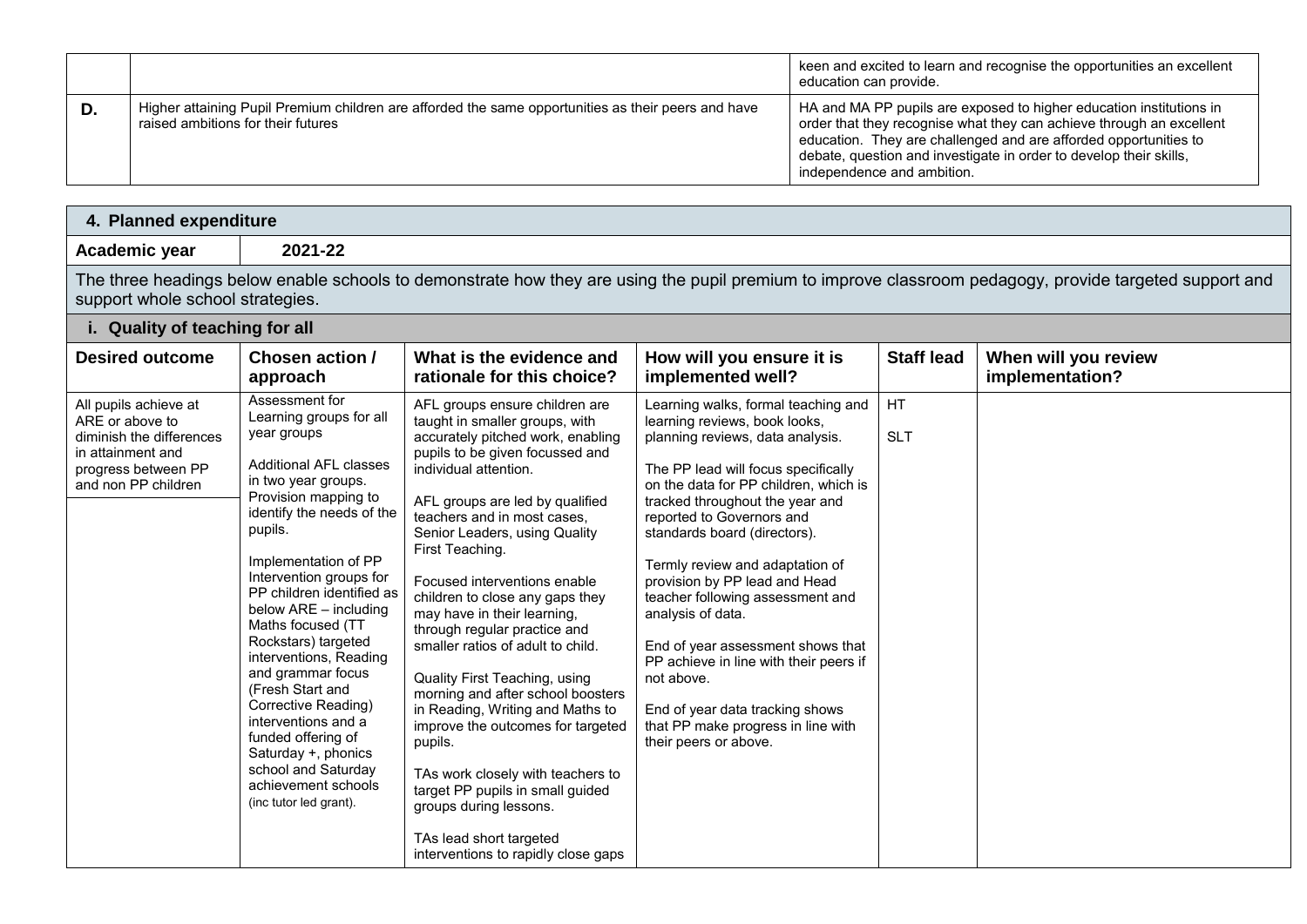|                                                      | Boosters led by<br>subject leaders and<br>Senior Leaders will be<br>offered to help raise<br>attainment, across the<br>years, with review and<br>adaptation to suit the<br>needs of the pupils.<br>(Reading, Writing and<br>Maths).<br>February school, Y6<br>Boosters, Easter<br>school and Summer<br>school for year 2, 5 and<br>6 children.<br>Phonics school for Y3,<br>2 and 1 pupils all year<br>round (SAT)<br>Daily interventions led<br>by TAs specifically<br>targeting PP students<br>to close gaps | for PP in spelling, phonics and<br>arithmetic.<br>One TA to lead short handwriting<br>interventions for some of our PP<br>students in Y2, 3, 4 and 5. |                                                                        |                 |  |
|------------------------------------------------------|----------------------------------------------------------------------------------------------------------------------------------------------------------------------------------------------------------------------------------------------------------------------------------------------------------------------------------------------------------------------------------------------------------------------------------------------------------------------------------------------------------------|-------------------------------------------------------------------------------------------------------------------------------------------------------|------------------------------------------------------------------------|-----------------|--|
| Develop the quality of                               | Design a highly                                                                                                                                                                                                                                                                                                                                                                                                                                                                                                | Good to outstanding teaching is                                                                                                                       | Advertise the programmes                                               | <b>HT</b>       |  |
| teaching by offering<br>outstanding professional     | ambitious rolling<br>teacher CPD                                                                                                                                                                                                                                                                                                                                                                                                                                                                               | the greatest lever schools have to<br>improve outcomes of                                                                                             | individually and invite relevant<br>candidates.                        | <b>SLT</b>      |  |
| development and CPD                                  | programme firmly                                                                                                                                                                                                                                                                                                                                                                                                                                                                                               | disadvantaged children                                                                                                                                |                                                                        |                 |  |
| opportunities for every<br>teacher and leader at St. | rooted in classroom                                                                                                                                                                                                                                                                                                                                                                                                                                                                                            |                                                                                                                                                       | Inform leaders/ coaches about the                                      | <b>Teachers</b> |  |
| Saviour's CofE.                                      | practice                                                                                                                                                                                                                                                                                                                                                                                                                                                                                                       | Retaining outstanding<br>practitioners through professional                                                                                           | training they will offer candidates at<br>different times of the year. |                 |  |
|                                                      | Start and lead the new                                                                                                                                                                                                                                                                                                                                                                                                                                                                                         | development ensures                                                                                                                                   |                                                                        |                 |  |
|                                                      | ECT programme for                                                                                                                                                                                                                                                                                                                                                                                                                                                                                              | disadvantaged pupils have the                                                                                                                         | Carefully track the impact the                                         |                 |  |
|                                                      | Early Career Teachers                                                                                                                                                                                                                                                                                                                                                                                                                                                                                          | best quality of teaching on offer.                                                                                                                    | training (including CPD) has had on                                    |                 |  |
|                                                      | in the Trust, training                                                                                                                                                                                                                                                                                                                                                                                                                                                                                         |                                                                                                                                                       | staff by looking at books,                                             |                 |  |
|                                                      | them to be good to                                                                                                                                                                                                                                                                                                                                                                                                                                                                                             | Recruiting ambitious and aspiring<br>leaders for the future by offering a                                                                             | conducting learning walks and                                          |                 |  |
|                                                      | outstanding<br>practitioners by the end                                                                                                                                                                                                                                                                                                                                                                                                                                                                        | bespoke training programme                                                                                                                            | scrutinising data.                                                     |                 |  |
|                                                      | of the year.                                                                                                                                                                                                                                                                                                                                                                                                                                                                                                   | ensures quality provision                                                                                                                             | Use skills and knowledge learnt in                                     |                 |  |
|                                                      |                                                                                                                                                                                                                                                                                                                                                                                                                                                                                                                | continues into the future.                                                                                                                            | sessions to support and teach our                                      |                 |  |
|                                                      | Match our second and                                                                                                                                                                                                                                                                                                                                                                                                                                                                                           |                                                                                                                                                       | most disadvantaged students.                                           |                 |  |
|                                                      | third year to highly                                                                                                                                                                                                                                                                                                                                                                                                                                                                                           | Using consistently outstanding                                                                                                                        |                                                                        |                 |  |
|                                                      | effective coaches,                                                                                                                                                                                                                                                                                                                                                                                                                                                                                             | leaders and teachers to specialise                                                                                                                    | Select promising teachers and                                          |                 |  |
|                                                      | aiming for them to                                                                                                                                                                                                                                                                                                                                                                                                                                                                                             | in an area, allows us to plan a                                                                                                                       | leaders in school and offer to enrol                                   |                 |  |
|                                                      | consolidate outstanding                                                                                                                                                                                                                                                                                                                                                                                                                                                                                        | rigorous and effective CPD                                                                                                                            | them on one of our programmes                                          |                 |  |
|                                                      | by the end of the year.                                                                                                                                                                                                                                                                                                                                                                                                                                                                                        | programme.                                                                                                                                            | with the aim to retain and promote<br>our best practitioners.          |                 |  |
|                                                      | Develop Specialist                                                                                                                                                                                                                                                                                                                                                                                                                                                                                             | With the recruitment of SLEs we                                                                                                                       |                                                                        |                 |  |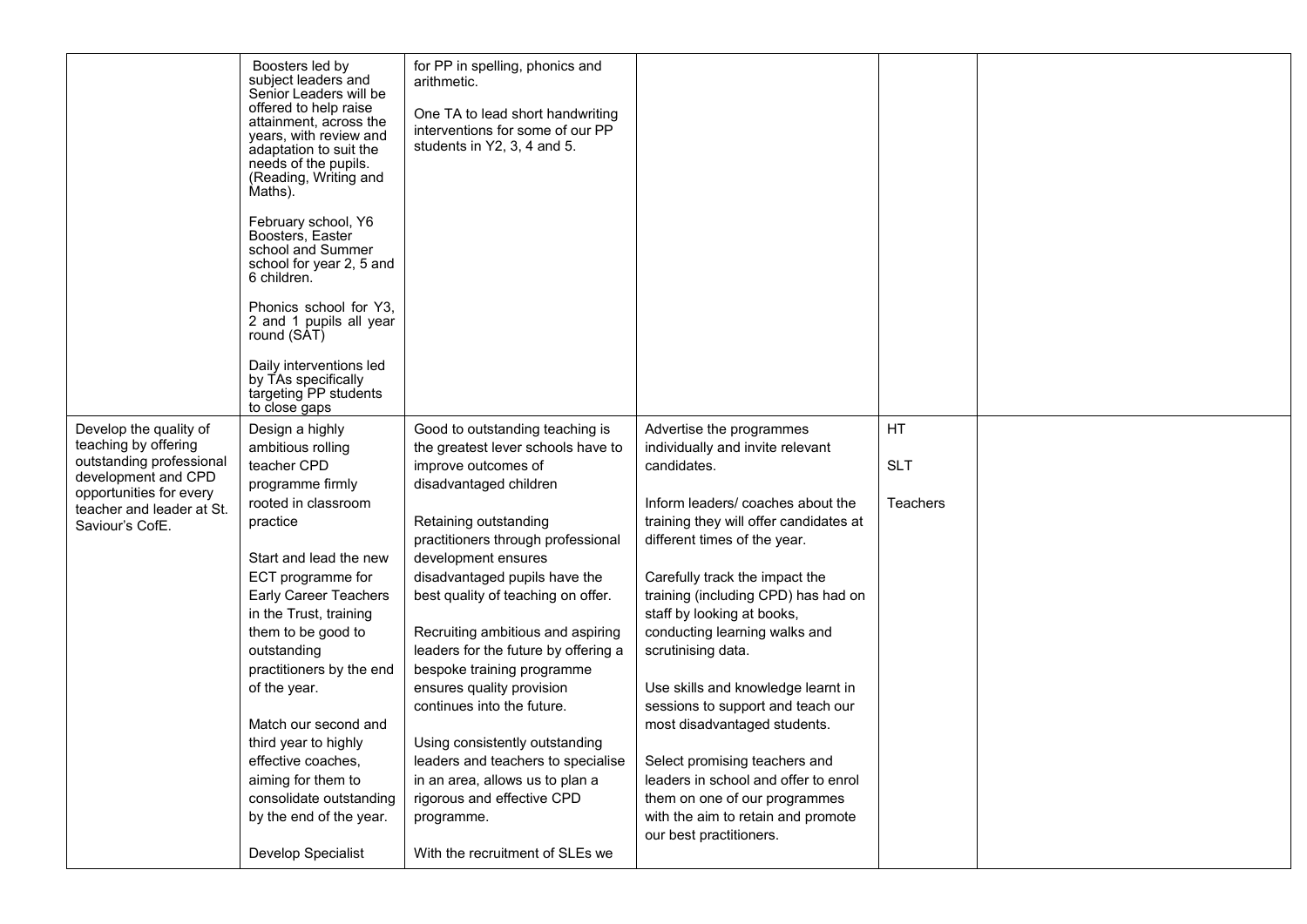|                                                                                                             | Leaders in Education<br>who lead teams and<br>improve practice in<br>their own school as<br>well as in other<br>schools.<br>Further develop and<br>expand our bespoke<br>Accelerated Leadership<br>Programme,<br>developing aspiring<br>leaders to become<br>Headteachers in the<br>future. | collaborate with other schools to<br>develop our teaching and learning<br>in house.<br>The Leaders of Learning on the<br>accelerated leadership<br>programme will lead the PP<br>strategy in school together with<br>the HT.                                                                                                                                                                                           | Scrutinising the work our coaches<br>do with teachers to monitor the<br>impact on practice and pupil<br>progress                                                                                                                                                                                                                                                                                      |                          |  |
|-------------------------------------------------------------------------------------------------------------|---------------------------------------------------------------------------------------------------------------------------------------------------------------------------------------------------------------------------------------------------------------------------------------------|------------------------------------------------------------------------------------------------------------------------------------------------------------------------------------------------------------------------------------------------------------------------------------------------------------------------------------------------------------------------------------------------------------------------|-------------------------------------------------------------------------------------------------------------------------------------------------------------------------------------------------------------------------------------------------------------------------------------------------------------------------------------------------------------------------------------------------------|--------------------------|--|
| To promote outstanding<br>behaviour for learning<br>attitudes in order to raise<br>wellbeing and attainment | Put our school's<br>Christian vision and<br>values at the heart of<br>everything we do in<br>school<br>Consolidate a culture<br>where good choices,<br>progress and<br>attainment are<br>recognised and<br>celebrated<br>Set high expectations<br>for behaviour and                         | Our vision and values set out why<br>we think, act and make choices so<br>we can be the person God wants<br>us to be.<br>Where outstanding behaviour and<br>behaviour for learning attitudes<br>are established, achievement<br>becomes the norm.<br>Teach children how to think and<br>make 'good' choices through our<br>rigorous behaviour and personal<br>development programme,<br>supports children to learn how | Constantly teach and refer to our<br>Christian vision and values in theory<br>and practice and communicate this<br>vision to all stakeholders<br>Invest in achievement through<br>assemblies, tokens, prizes,<br>celebrations, certificates, displays<br>and postcards<br>Consistently encourage and train all<br>staff to challenge less than<br>outstanding behaviour and<br>recognise good choices | <b>HOS</b><br><b>SLT</b> |  |
|                                                                                                             | behaviour for learning<br>attitudes through our<br>behaviour policy, the<br>British values, our<br>SMCS offer and<br>worship practices.<br>To celebrate<br>achievement at every<br>opportunity<br>To work positively and                                                                    | choices affect them and others<br>Recognising effort and success<br>works as a motivator to do well<br>Parents and carers are of<br>enormous influence to how<br>children go in the world and<br>working together by sharing our<br>ethos creates consistency<br>Creating safe and creative art<br>spaces helps pupils to express                                                                                      | Set up positive channels of<br>communications through home/<br>school agreements, assemblies,<br>parent consultation sessions and<br>newsletters.<br>Set up the Art hut for 12 pupils to<br>join at a time and have all resources<br>available                                                                                                                                                        |                          |  |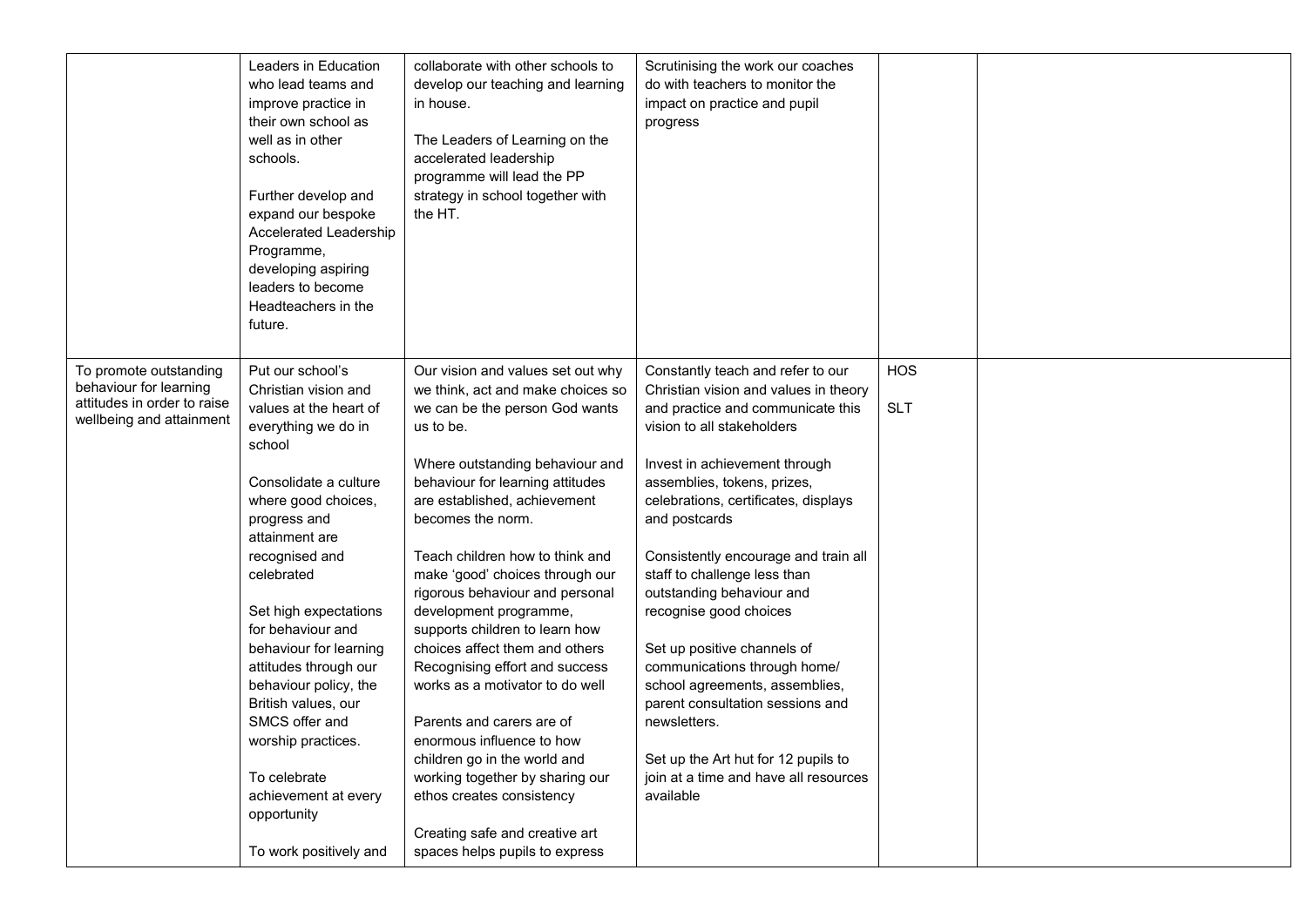| closely together with<br>parents and carers to<br>promote good physical,<br>emotional and mental<br>health                                     | themselves and gain confidence<br>to do well and succeed |  |  |
|------------------------------------------------------------------------------------------------------------------------------------------------|----------------------------------------------------------|--|--|
| Use the Art hut during<br>lunch time to support<br>and engage with our<br>pupils so they can<br>collaborate during art<br>and craft activities |                                                          |  |  |

| ii. Targeted support                                                                                                                                                                                                                |                                                                                                                                                                                                                                                                                                                                                                                           |                                                                                                                                                                                                                                                                                                                                                                                                                                                                                                                                        |                                                                                                                                                                                                                                                                                                                                                                                                                                                                                                                                                                       |                                            |                                         |  |
|-------------------------------------------------------------------------------------------------------------------------------------------------------------------------------------------------------------------------------------|-------------------------------------------------------------------------------------------------------------------------------------------------------------------------------------------------------------------------------------------------------------------------------------------------------------------------------------------------------------------------------------------|----------------------------------------------------------------------------------------------------------------------------------------------------------------------------------------------------------------------------------------------------------------------------------------------------------------------------------------------------------------------------------------------------------------------------------------------------------------------------------------------------------------------------------------|-----------------------------------------------------------------------------------------------------------------------------------------------------------------------------------------------------------------------------------------------------------------------------------------------------------------------------------------------------------------------------------------------------------------------------------------------------------------------------------------------------------------------------------------------------------------------|--------------------------------------------|-----------------------------------------|--|
| <b>Desired outcome</b>                                                                                                                                                                                                              | <b>Chosen</b><br>action/approach                                                                                                                                                                                                                                                                                                                                                          | What is the evidence and<br>rationale for this choice?                                                                                                                                                                                                                                                                                                                                                                                                                                                                                 | How will you ensure it is<br>implemented well?                                                                                                                                                                                                                                                                                                                                                                                                                                                                                                                        | <b>Staff lead</b>                          | When will you review<br>implementation? |  |
| PP children receive the<br>same level of<br>experiential learning.<br>through inclusive access<br>to the range of<br>enrichment, clubs and<br>events that are<br>embedded across the<br>school, regardless of<br>financial reasons. | Use PP funding,<br>where applicable, to<br>enable children to<br>access the extra<br>curriculum events<br>and extended school<br>services we provide,<br>including:<br>Breakfast and after<br>school club, Football,<br>Athletics, Martial Arts,<br>Chess, coding,<br>Robotics club<br>Science and Art<br>festival, BHM<br>Select PP children to<br>learn to play a<br>musical instrument | Evidence shows exposure to sport,<br>artistic and musical activities raises<br>attainment.<br>Providing exposure to sporting,<br>musical and artistic events that they<br>might not otherwise get to<br>experience will ensure inclusivity<br>and shared experience, which will<br>lead to a greater depth of<br>knowledge, vocabulary and relation<br>to the topics and experiences that<br>are vital to child development.<br>Learning to play an instrument<br>further develops resilience and a<br>love for learning and achieving | Extended schools lead and PP co-<br>ordinator to arrange for PP children<br>to be provided and where<br>necessary, funded to take part in<br>the same access to a range of<br>enrichment, clubs and events.<br>PP lead to monitor registers with<br>regards to attendance of PP pupils.<br>Have conversations to encourage<br>parents of PP children who are not<br>accessing this provision.<br>Ensure that PP children do not miss<br>out on trips due to financial<br>reasons.<br>Select PP children to work with a<br>teacher from Waltham Forest Music<br>Centre | <b>SLT</b><br>PP Lead                      |                                         |  |
| Higher and middle<br>attaining Pupil Premium<br>children are afforded the<br>same opportunities as<br>their peers and have<br>raised ambitions for their<br>futures through STEM<br>based technologies                              | Invest in STEM and<br>technology within the<br>school to offer rich<br>learning.<br>Enter STEM<br>competitions to<br>challenge pupils to                                                                                                                                                                                                                                                  | New technologies engage and<br>inspire our young pupils to seek an<br>education in technology or science.<br>Working with 3D printers, 3D pens,<br>Virtual reality and robotics, pupils<br>will have the knowledge and                                                                                                                                                                                                                                                                                                                 | Planning shows VR opportunities in<br>lessons throughout our curriculum<br>offer (EYFS-Y6)<br>Use our 3D printer and train pupils<br>how to use Tinkercad and 3D<br>printing technology.                                                                                                                                                                                                                                                                                                                                                                              | HT<br>Science<br>Lead<br>Computing<br>Lead |                                         |  |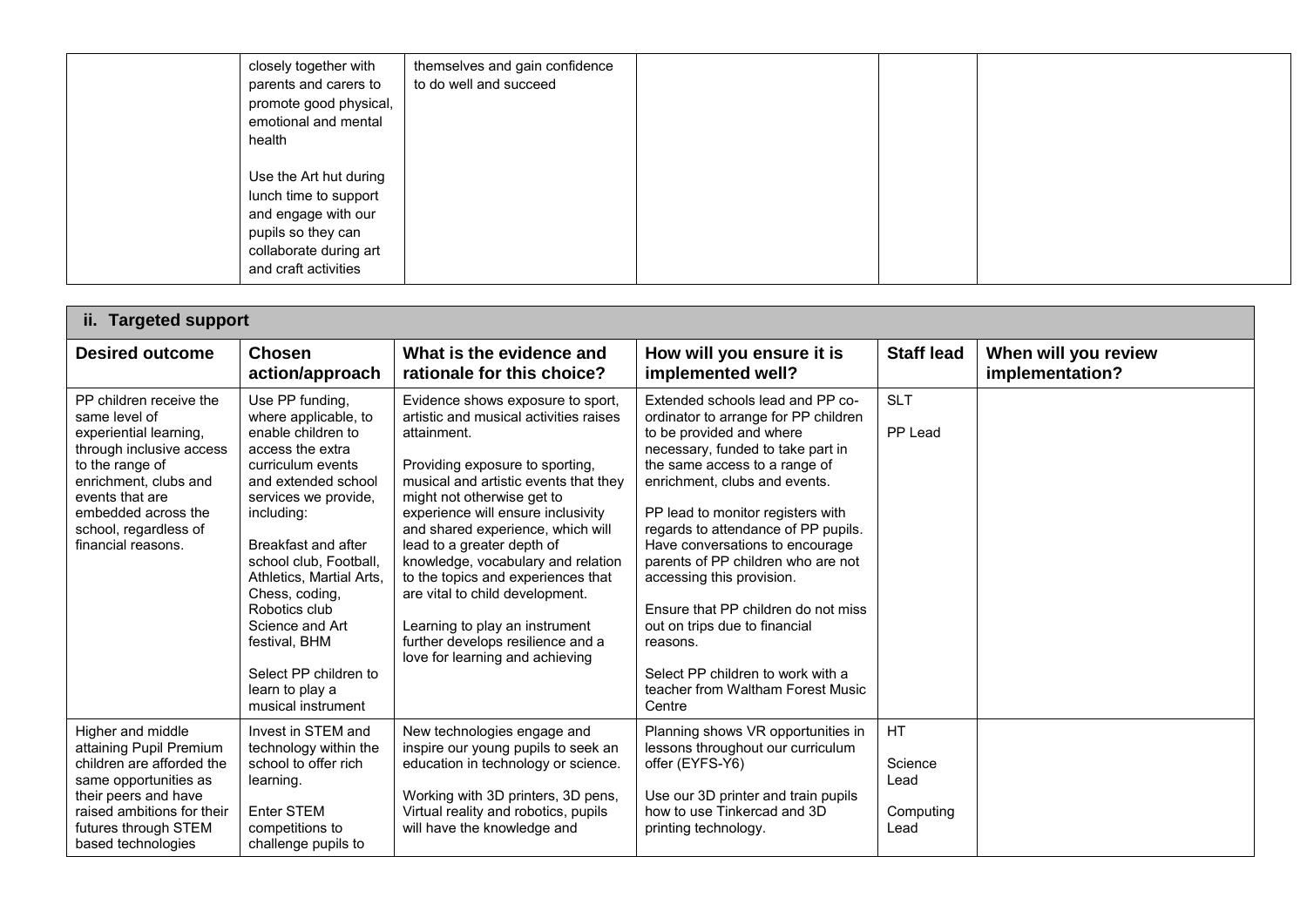| aspire to a career in<br>science.                                                                                                                                                                                                                                                                                                                                                                                                                                                                                                                                                                                                                                                                                                                | confidence to develop an interest in<br>science and technology.                                                                                                                                                                                                                                                                                                                                                                                                                                                                                                                                                 | Use our new 3D pens to train PP<br>pupils to make 3D objects and<br>designs                                                                                                                                                                                                                                                                                                                                                                                                                                                                                                  |  |
|--------------------------------------------------------------------------------------------------------------------------------------------------------------------------------------------------------------------------------------------------------------------------------------------------------------------------------------------------------------------------------------------------------------------------------------------------------------------------------------------------------------------------------------------------------------------------------------------------------------------------------------------------------------------------------------------------------------------------------------------------|-----------------------------------------------------------------------------------------------------------------------------------------------------------------------------------------------------------------------------------------------------------------------------------------------------------------------------------------------------------------------------------------------------------------------------------------------------------------------------------------------------------------------------------------------------------------------------------------------------------------|------------------------------------------------------------------------------------------------------------------------------------------------------------------------------------------------------------------------------------------------------------------------------------------------------------------------------------------------------------------------------------------------------------------------------------------------------------------------------------------------------------------------------------------------------------------------------|--|
| Use our VR sets to<br>make learning<br>exciting and engaging<br>by linking virtual<br>realities to topic.                                                                                                                                                                                                                                                                                                                                                                                                                                                                                                                                                                                                                                        | New technologies are highly<br>engaging and pupils are motivated<br>to do well academically in order to<br>progress in secondary school, sixth<br>form and university.                                                                                                                                                                                                                                                                                                                                                                                                                                          | Establish links with secondary<br>schools and universities to teach<br>children robotics and programming<br>skills.                                                                                                                                                                                                                                                                                                                                                                                                                                                          |  |
| Arrange robotics<br>workshops in school<br>for children to learn<br>how to build and<br>programme robots<br>In our computing<br>plans, use Tinkercad<br>to design objects on<br>our new 3D printer<br>In our computing<br>curriculum, include<br>learning how to use<br>our 3D pens to make<br>3D objects<br>Offer EmpiriBox<br>science learning for<br>Y3 and Y5 students<br>for the academic<br>year.e<br>Children complete<br>home learning tasks<br>using websites such<br>as Education City, My<br>Maths, Tinkercad and<br>TT rock stars<br>Enrol with the<br>robotics programme<br>at Imperial College<br>and allow our female<br>PP children to<br>engage with science<br>and technology<br>To train our science<br>leader to lead school | Offering PP girls in upper KS2 the<br>opportunity to work with successful<br>female engineers of the future from<br>Imperial College to build robots.<br>By training an STEM lead within our<br>own school, we will be offer<br>integrated STEM based learning for<br>all groups each term:<br>stem.org.uk<br>Approach successful engineers<br>through Empiribox science and<br>stem.org to deliver inspiring<br>sessions for children about a career<br>in science and technology<br>Entering competition allows the<br>children to apply their knowledge<br>and compare their results to other<br>competitors | Extend our annual contract with<br>Empiri Box for Y3 and Y5 pupils<br>Extend our annual contract with<br>Education City, My Maths, TT Rock<br>stars and Tinkercad<br>Our STEM coordinator will lead the<br>sessions at school, familiarise<br>herself with the resources and<br>support the group. Project<br>outcomes will be shared with the<br>community as well as with Imperial<br>College London.<br>Select the most successful design<br>of the Faraday challenge and send<br>it to organisers. Once the results<br>are in, evaluate the project for<br>effectiveness |  |
| STEM based projects                                                                                                                                                                                                                                                                                                                                                                                                                                                                                                                                                                                                                                                                                                                              |                                                                                                                                                                                                                                                                                                                                                                                                                                                                                                                                                                                                                 |                                                                                                                                                                                                                                                                                                                                                                                                                                                                                                                                                                              |  |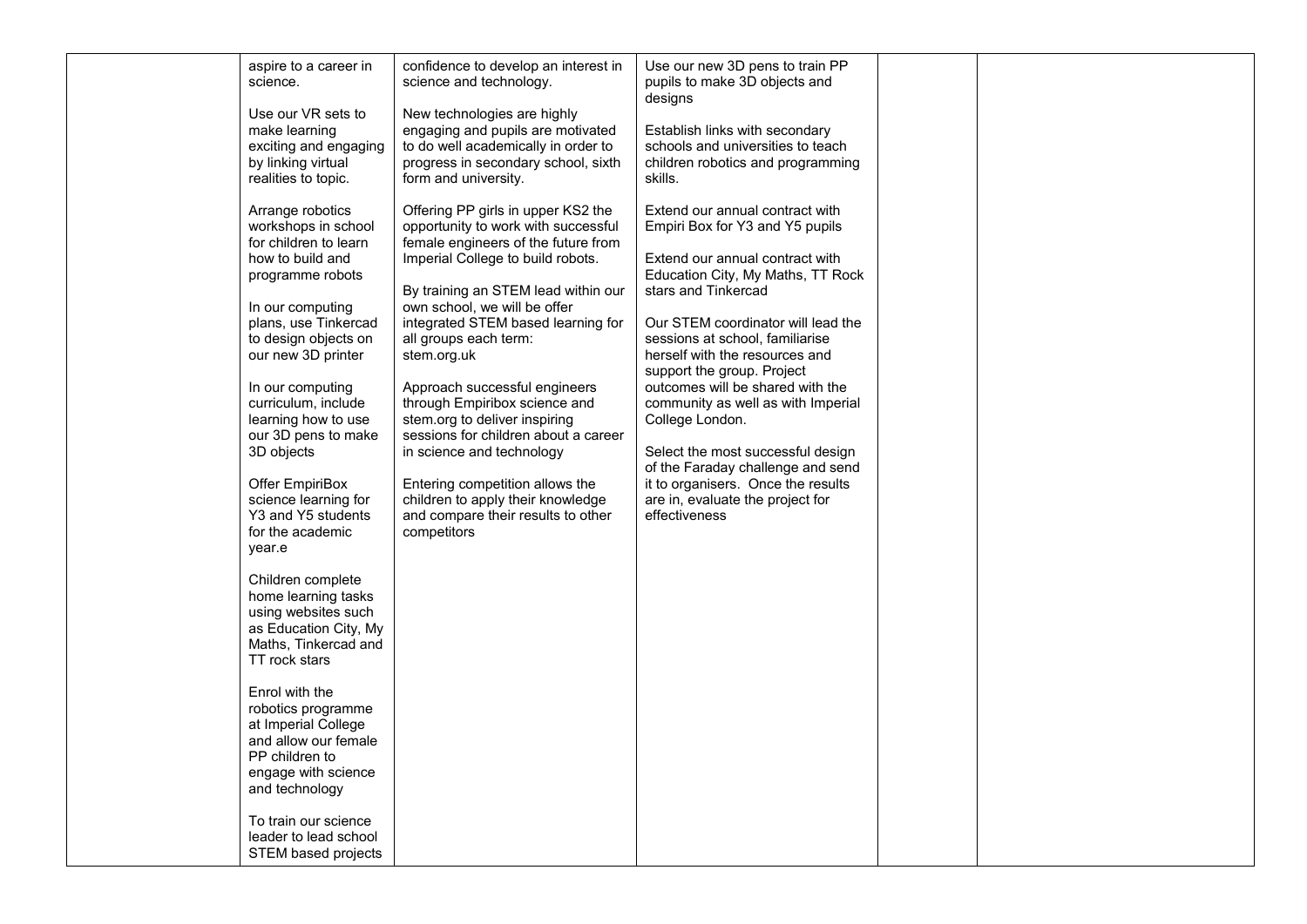|                                                                                                                                                                                          | To invite STEM<br>ambassadors into the<br>school to share how<br>to become successful<br>in the field of science<br>Enter the Faraday<br><b>STEM</b> competition                                                                                                                                                                                                                                                                                                                                                                                                                                                                                                                        |                                                                                                                                                                                                                                                                                                                                                                                                                                                                                                                                                                                                                                                                                                                                                                                                                                                                                                                                                                                                                                                                                                                                                                           |                                                                                                                                                                                                                                                                                                                                                                                                                                                                                                                                                                                                                                  |                                          |  |
|------------------------------------------------------------------------------------------------------------------------------------------------------------------------------------------|-----------------------------------------------------------------------------------------------------------------------------------------------------------------------------------------------------------------------------------------------------------------------------------------------------------------------------------------------------------------------------------------------------------------------------------------------------------------------------------------------------------------------------------------------------------------------------------------------------------------------------------------------------------------------------------------|---------------------------------------------------------------------------------------------------------------------------------------------------------------------------------------------------------------------------------------------------------------------------------------------------------------------------------------------------------------------------------------------------------------------------------------------------------------------------------------------------------------------------------------------------------------------------------------------------------------------------------------------------------------------------------------------------------------------------------------------------------------------------------------------------------------------------------------------------------------------------------------------------------------------------------------------------------------------------------------------------------------------------------------------------------------------------------------------------------------------------------------------------------------------------|----------------------------------------------------------------------------------------------------------------------------------------------------------------------------------------------------------------------------------------------------------------------------------------------------------------------------------------------------------------------------------------------------------------------------------------------------------------------------------------------------------------------------------------------------------------------------------------------------------------------------------|------------------------------------------|--|
| <b>COVID permitting</b><br>To participate in a<br>number of extra trips<br>linked to topics in each<br>year group so that<br>children have detailed<br>knowledge<br>of the subject area. | To provide new<br>experiences<br>and opportunities for<br>PP<br>children linked closely<br>to the curriculum<br>within each year<br>group.<br>Proposed trips<br>relating to topics,<br>(funding PP children):<br>Day trip<br><b>Greek Restaurant</b><br>trip, Seaside trip,<br>Madame Tussaud's<br>trip, Invitation of<br>History company to<br>do themed day on<br>Egyptians, Romans,<br>Vikings and Saxons.<br>Year 4 children will<br>visit the alpacas to<br>coincide with their<br>unit of learning.<br>As part of our Young<br><b>Transformers</b><br>programme, invite<br>pupils from all year<br>groups out on local<br>and London trips to<br>put our vision into<br>practice. | Enriching opportunities where<br>children get to experience a broad<br>range of activities related to the<br>topic they are studying is a valuable<br>resource and learning avenue. This<br>will encourage engagement and<br>enthusiasm within school.<br>Children have prior and ongoing<br>knowledge of the topics covered in<br>class having attended additional<br>Trips/opportunities.<br>Increased opportunities to extend<br>depth of knowledge and vocabulary.<br>Experience of travel and<br>broadening of horizons, enabling<br>children to experience another EU<br>country and culture will further<br>enrich children's learning<br>opportunities - including<br>opportunities to speak French<br>Offering a broad and rich curriculum<br>will improve attainment and<br>attendance levels.<br>Offer PP the chance to walk, feed<br>and stroke alpacas will give them<br>the experience they need to<br>remember and use key knowledge<br>around the alpaca topic (SSO<br>support)<br>Offering pupils the opportunity to be<br>courageous advocates for positive<br>change, will boost their confidence<br>to be change makers for the<br>present and future | Inform parents and carers about the<br>trips well ahead of the time.<br>Offer each of the trips for free,<br>including travel, so the day out is<br>accessible for all our PP students.<br>PP co-ordinator to monitor registers<br>with regards to attendance of PP<br>pupils on the identified trips for each<br>year group.<br>Teacher feedback shows an<br>increased level of engagement in<br>lessons.Outcomes of pupils' work<br>reflects the additional opportunities<br>they have been given.<br>Leaders of learning will plan, action<br>and evaluate the effectiveness of<br>each termly Young Transformers<br>project. | <b>SLT</b><br><b>Teachers</b><br>PP Lead |  |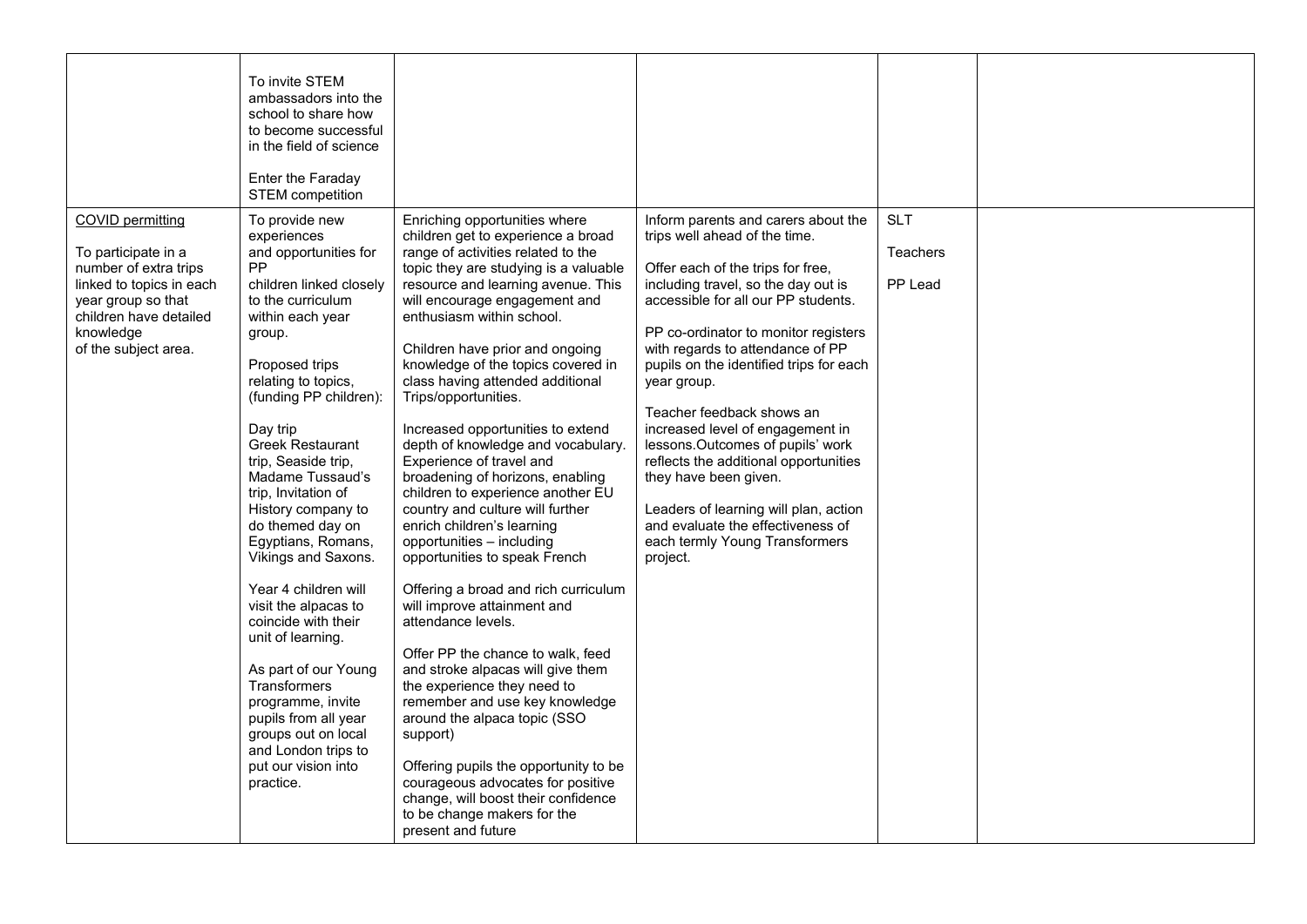| Raise the attainment<br>level of Pupil Premium<br>children in Year 2, 3, 4, 5<br>and 6 through our book<br>based curriculum | Consolidate our book<br>based curriculum by<br>topping up literacy<br>books for every child<br>in the school (each<br>half term)<br>To boost the reading<br>corners and library by<br>buying quality books<br>for all year groups.<br>To teach PP in year 5<br>the 'Corrective<br>Reading' programme<br>to rapidly improve<br>reading speed and<br>comprehension<br>Introduce the<br>benchmarking<br>scheme to assess<br>pupils' reading and<br>comprehension skills<br>Make each reading<br>corner highly<br>engaging to<br>encourage children to<br>take out books to<br>read at home.<br>TAs to read before<br>and after school with<br>targeted PP students<br>to raise the profile of<br>reading and boost<br>reading for pleasure | Exposing pupils to high quality text<br>and rich vocabulary rapidly<br>improves reading and<br>comprehension skills.<br>Giving every child a literacy book to<br>read at home ensures each child<br>can pre-read the text to be better<br>prepared for challenges within the<br>lesson.<br>Where children are familiar with a<br>text and vocabulary, they are<br>confident to use authors' style and<br>language in their own writing<br>Corrective reading is a intense and<br>highly structured reading<br>programme which targets decoding<br>skills before moving onto<br>comprehension<br>Pupils are engaged, prepared and<br>knowledgeable about subject they<br>study- it offers them a context and<br>narrative for their new knowledge in<br>afternoon lessons<br>Making quality books available to all<br>children guarantees that children<br>read at home and further develop<br>their vocabulary and knowledge of<br>the world.<br>Listening to children read<br>encourages pupils to read aloud for<br>pleasure. Having rich conversations<br>about text improves comprehension<br>and engagement<br>Targeting particular pupil premium<br>children for a reading recovery<br>intervention will raise reading skills<br>and self esteem | Review the Literacy and reading<br>programme 2019-20 and replace<br>units of learning which were less<br>effective.<br>Retrieve the books that were lent<br>out and purchase new books where<br>necessary.<br>Order quality books for all year<br>groups and distribute them equally<br>between classes.<br>Buy reading corners materials<br>linked to the theme each class<br>studies in literacy and reading.<br>Ensure every teacher has a<br>benchmarking folder with all the<br>books for every level.<br>With the corrective reading<br>programme, PP improve their<br>reading speed and comprehension<br>and thus gain confidence and joy in<br>the reading experience.<br>Set up the reading recovery<br>scheme of work ready to be used<br>with immediate effect<br>Analyse PP reading data and select<br>those children who need to read a<br>wide range of text to close the<br>attainment gap. | HT<br>PP Lead<br><b>SLT</b><br>Literacy<br>Lead |  |
|-----------------------------------------------------------------------------------------------------------------------------|-----------------------------------------------------------------------------------------------------------------------------------------------------------------------------------------------------------------------------------------------------------------------------------------------------------------------------------------------------------------------------------------------------------------------------------------------------------------------------------------------------------------------------------------------------------------------------------------------------------------------------------------------------------------------------------------------------------------------------------------|--------------------------------------------------------------------------------------------------------------------------------------------------------------------------------------------------------------------------------------------------------------------------------------------------------------------------------------------------------------------------------------------------------------------------------------------------------------------------------------------------------------------------------------------------------------------------------------------------------------------------------------------------------------------------------------------------------------------------------------------------------------------------------------------------------------------------------------------------------------------------------------------------------------------------------------------------------------------------------------------------------------------------------------------------------------------------------------------------------------------------------------------------------------------------------------------------------------------------------------------------------|------------------------------------------------------------------------------------------------------------------------------------------------------------------------------------------------------------------------------------------------------------------------------------------------------------------------------------------------------------------------------------------------------------------------------------------------------------------------------------------------------------------------------------------------------------------------------------------------------------------------------------------------------------------------------------------------------------------------------------------------------------------------------------------------------------------------------------------------------------------------------------------------------------|-------------------------------------------------|--|
|-----------------------------------------------------------------------------------------------------------------------------|-----------------------------------------------------------------------------------------------------------------------------------------------------------------------------------------------------------------------------------------------------------------------------------------------------------------------------------------------------------------------------------------------------------------------------------------------------------------------------------------------------------------------------------------------------------------------------------------------------------------------------------------------------------------------------------------------------------------------------------------|--------------------------------------------------------------------------------------------------------------------------------------------------------------------------------------------------------------------------------------------------------------------------------------------------------------------------------------------------------------------------------------------------------------------------------------------------------------------------------------------------------------------------------------------------------------------------------------------------------------------------------------------------------------------------------------------------------------------------------------------------------------------------------------------------------------------------------------------------------------------------------------------------------------------------------------------------------------------------------------------------------------------------------------------------------------------------------------------------------------------------------------------------------------------------------------------------------------------------------------------------------|------------------------------------------------------------------------------------------------------------------------------------------------------------------------------------------------------------------------------------------------------------------------------------------------------------------------------------------------------------------------------------------------------------------------------------------------------------------------------------------------------------------------------------------------------------------------------------------------------------------------------------------------------------------------------------------------------------------------------------------------------------------------------------------------------------------------------------------------------------------------------------------------------------|-------------------------------------------------|--|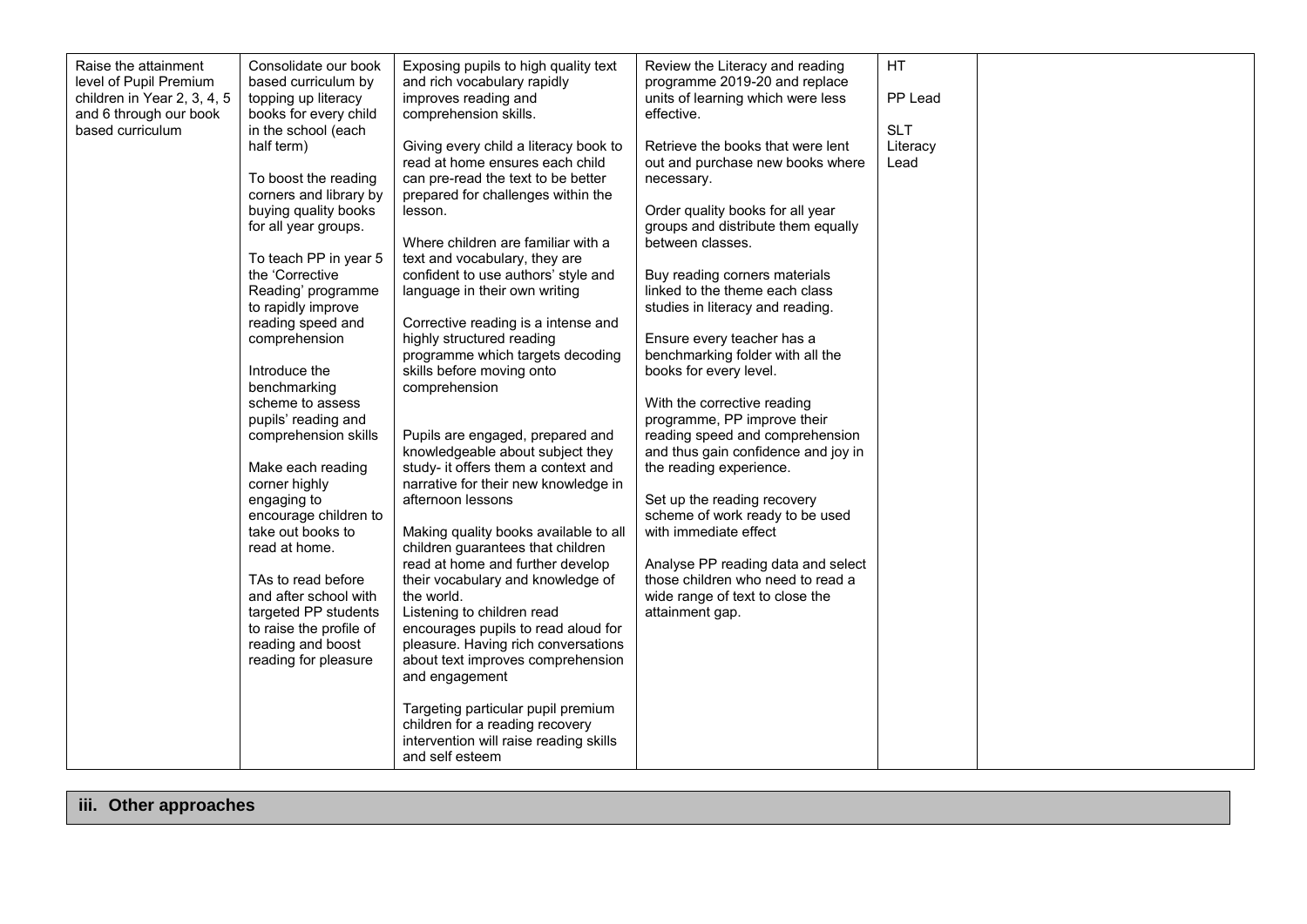| <b>Desired outcome</b>                                                                                | <b>Chosen</b><br>action/approach                                                                                                                                                                                                                                                                                                                                                                                                                                    | What is the evidence<br>and rationale for this<br>choice?                                                                                                                                                                                                                                                                                                                                                                                                                                                                                                                                                                  | How will you ensure it is<br>implemented well?                                                                                                                                                                                                                                                                                                                                                                                                                            | <b>Staff lead</b>                               | When will you review<br>implementation? |
|-------------------------------------------------------------------------------------------------------|---------------------------------------------------------------------------------------------------------------------------------------------------------------------------------------------------------------------------------------------------------------------------------------------------------------------------------------------------------------------------------------------------------------------------------------------------------------------|----------------------------------------------------------------------------------------------------------------------------------------------------------------------------------------------------------------------------------------------------------------------------------------------------------------------------------------------------------------------------------------------------------------------------------------------------------------------------------------------------------------------------------------------------------------------------------------------------------------------------|---------------------------------------------------------------------------------------------------------------------------------------------------------------------------------------------------------------------------------------------------------------------------------------------------------------------------------------------------------------------------------------------------------------------------------------------------------------------------|-------------------------------------------------|-----------------------------------------|
| Ensure that PP children<br>access a healthy and<br>varied diet and are not<br>coming to school hungry | Funded access to<br><b>Breakfast and Afterschool</b><br>club – before and after<br>school clubs which would<br>include breakfast and/or<br>tea.<br>Introduce our UberEats<br>scheme which teaches<br>children about food<br>nutrition, food preparation<br>food marketing and food<br>selling                                                                                                                                                                       | Children require healthy and<br>nutritious food to thrive:<br>physically, mentally,<br>emotionally and academically.<br>Access to food is a basic<br>human right.<br>Providing care will support<br>low-income families in being<br>able to access employment<br>which is beneficial for families<br>and children.<br>Provide opportunities to<br>develop social skills around<br>eating - table manners,<br>conversation etc. outside of<br>the home environment.<br>Uber Eats teaches the children<br>how to make informed choices<br>about which food to buy and<br>eat by making them buyers,<br>sellers and consumers | Extended schools lead and PP co-<br>ordinator to monitor registers with<br>regards to attendance of PP pupils.<br>Lead conversations with parents of<br>PP children who are not accessing<br>this provision and offer where<br>applicable.<br>Leaders will carefully plan<br>UberEats, lead teachers CPD and<br>monitor the effectiveness of the<br>scheme. Outcomes are evaluated<br>to further improve the scheme for<br>next year                                      | <b>SLT</b><br>Healthy<br>school Lead<br>PP Lead |                                         |
| Promote safe and<br>environmentally friendly<br>travel to and from school                             | Train children in all year<br>groups about travelling<br>safely to school and teach<br>how to mitigate risks:<br>crossing the road, using<br>road crossings and walking<br>on pavements.<br>Promote walking,<br>scootering or cycling to<br>school.<br>Ensure a member of SLT<br>guards the front gate of the<br>school at the beginning of<br>the day and the end of the<br>day.<br>Teach children cycling<br>proficiency in the summer<br>term with a focus on PP | Evidence shows that some<br>groups of children do not pay<br>enough care to traffic as they<br>are not aware of the dangers<br>Training children how to<br>negotiate traffic ensures they<br>arrive safely at school and at<br>home.<br>Travelling to school by foot,<br>scooter or bike increases<br>health<br>Educating children about safe<br>driving, parking and idling will<br>encourage parents to drive<br>safer around school streets<br>Safer streets will help our PP<br>children to travel to school                                                                                                           | Allocate a staff member to stop<br>parents from parking in the church<br>parking area and at the front of the<br>school.<br>Planned PSHE lessons teach<br>children about road safety.<br>Contact the LA to organise cycling<br>sessions for Upper KS2 children in<br>the summer term.<br>Use newsletters and other forms of<br>communication to educate parents<br>about driving safely to school.<br>SLT lead assemblies based around<br>road safety and healthy living. | <b>AHT</b>                                      |                                         |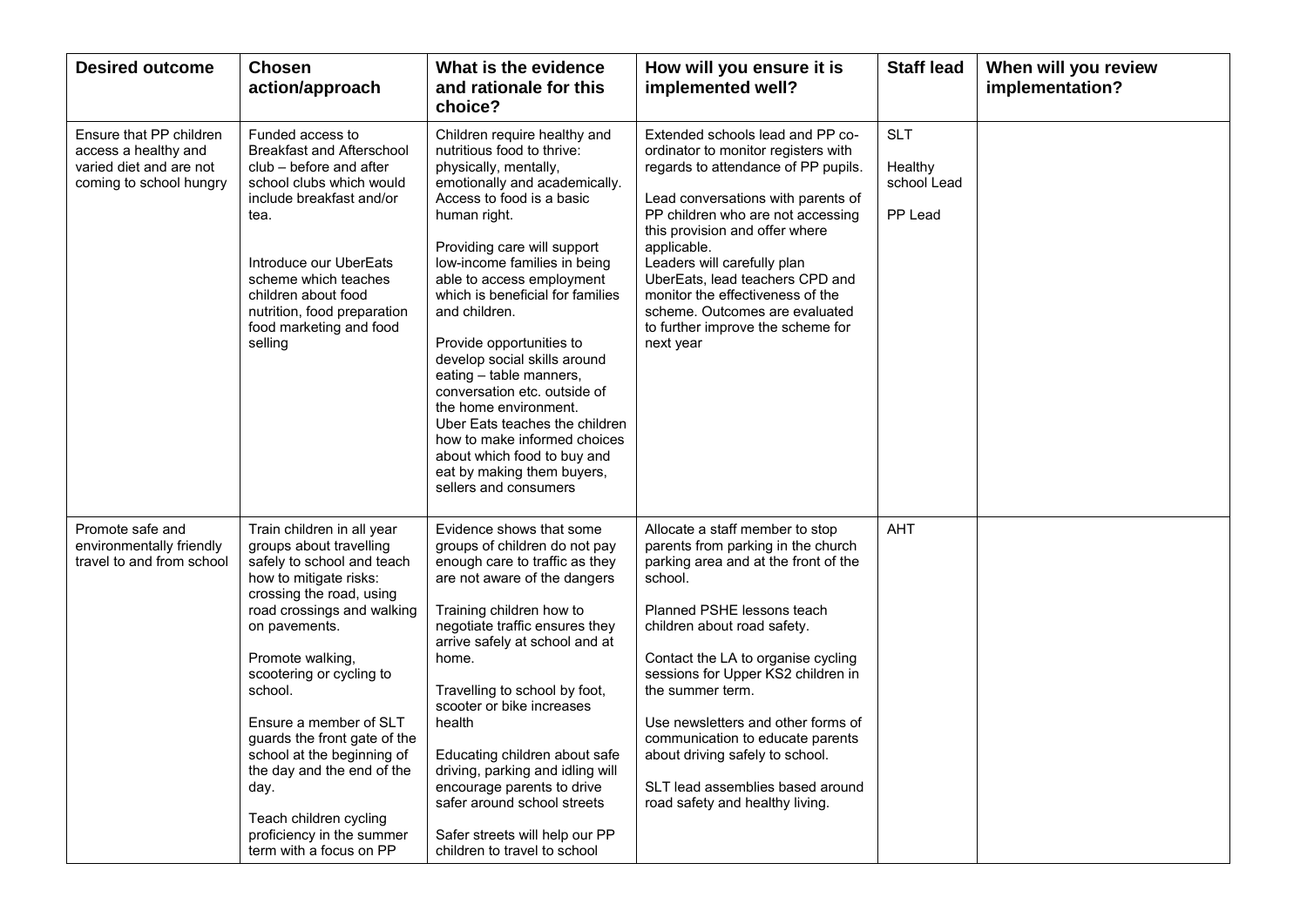|                                                                     | (hire bikes where<br>necessary)<br>Educate the community on<br>driving to school and<br>dropping children off safely<br>at the school gates.<br>Engage LA to further<br>promote safer streets<br>around our school<br>premises.<br>Work with the LA, the local<br>community, parents/ carers<br>and staff to promote safer<br>set up safer streets                                                                                                                                                                                                                                                                                                                                     | safely. Many of our pupils<br>travel independently and<br>setting up safer streets will<br>reduce the risk of accidents<br>from happening.                                                                                                                                                                                                                                                                                                                                                                                                                                                                                                                                       | Follow the LA timelines to introduce<br>safer streets and communicate with<br>parents/ carers and staff at all times                                                                                                                                                                                                                                                                                                                                                                                                                                                                                                                                                                                                                                                        |                                               |  |
|---------------------------------------------------------------------|----------------------------------------------------------------------------------------------------------------------------------------------------------------------------------------------------------------------------------------------------------------------------------------------------------------------------------------------------------------------------------------------------------------------------------------------------------------------------------------------------------------------------------------------------------------------------------------------------------------------------------------------------------------------------------------|----------------------------------------------------------------------------------------------------------------------------------------------------------------------------------------------------------------------------------------------------------------------------------------------------------------------------------------------------------------------------------------------------------------------------------------------------------------------------------------------------------------------------------------------------------------------------------------------------------------------------------------------------------------------------------|-----------------------------------------------------------------------------------------------------------------------------------------------------------------------------------------------------------------------------------------------------------------------------------------------------------------------------------------------------------------------------------------------------------------------------------------------------------------------------------------------------------------------------------------------------------------------------------------------------------------------------------------------------------------------------------------------------------------------------------------------------------------------------|-----------------------------------------------|--|
| To continue to improve<br>attendance figures for<br>our PP children | Attendance targets<br>(96.5%) are set to ensure<br>every child has the best<br>chance to achieve<br>Attendance figures are<br>collected, analysed and<br>acted on.<br>The learning mentor and<br>senior leaders welcome<br>parents and pupils daily at<br>the school gate<br>Classes with the highest<br>attendance receive the<br>weekly attendance cup<br>and children with 100%<br>attendance receive a token<br>and certificate<br>Attendance meetings are<br>held with those parents<br>whose children do not<br>meet the attendance<br>targets.<br>Morning booster sessions<br>are set up for our PP<br>children with the offer of<br>free breakfast and small<br>group support. | Children who have high<br>attendance figures often<br>achieve well academically and<br>emotionally<br>Attendance figures indicate<br>which pupils and groups of<br>pupils need further school<br>support<br>Parents of those pupils who<br>arrive late to school can<br>immediately be addressed and<br>monitored where necessary<br>Setting targets and celebrating<br>achievement promotes high<br>attendance figures<br>Setting up personal meetings<br>enables parents and carers to<br>provide context and for the<br>school to communicate its<br>concerns<br>Offering morning boosters<br>targets hard to reach pupils<br>who benefit from early<br>morning interventions | Sets targets with governors and<br>consistently reminds parents/ carers<br>and pupils of this target and how to<br>achieve it.<br>Registering pupils is a legal<br>requirement and creating weekly<br>attendance reports keeps a high<br>profile<br>Set up rotas for SLT to be at the<br>gate and share information about<br>those pupils who are persistently<br>late to school.<br>The administrative team to collate<br>data and write weekly data reports<br>for all classes and groups<br>Create attendance records for every<br>child at the end of each half term<br>and contact those parents/ carers<br>who are not meeting the target<br>Constantly review attendance<br>figures and target those pupils who<br>would benefit from early morning<br>interventions | <b>HOS</b><br><b>SLT</b><br>Office<br>manager |  |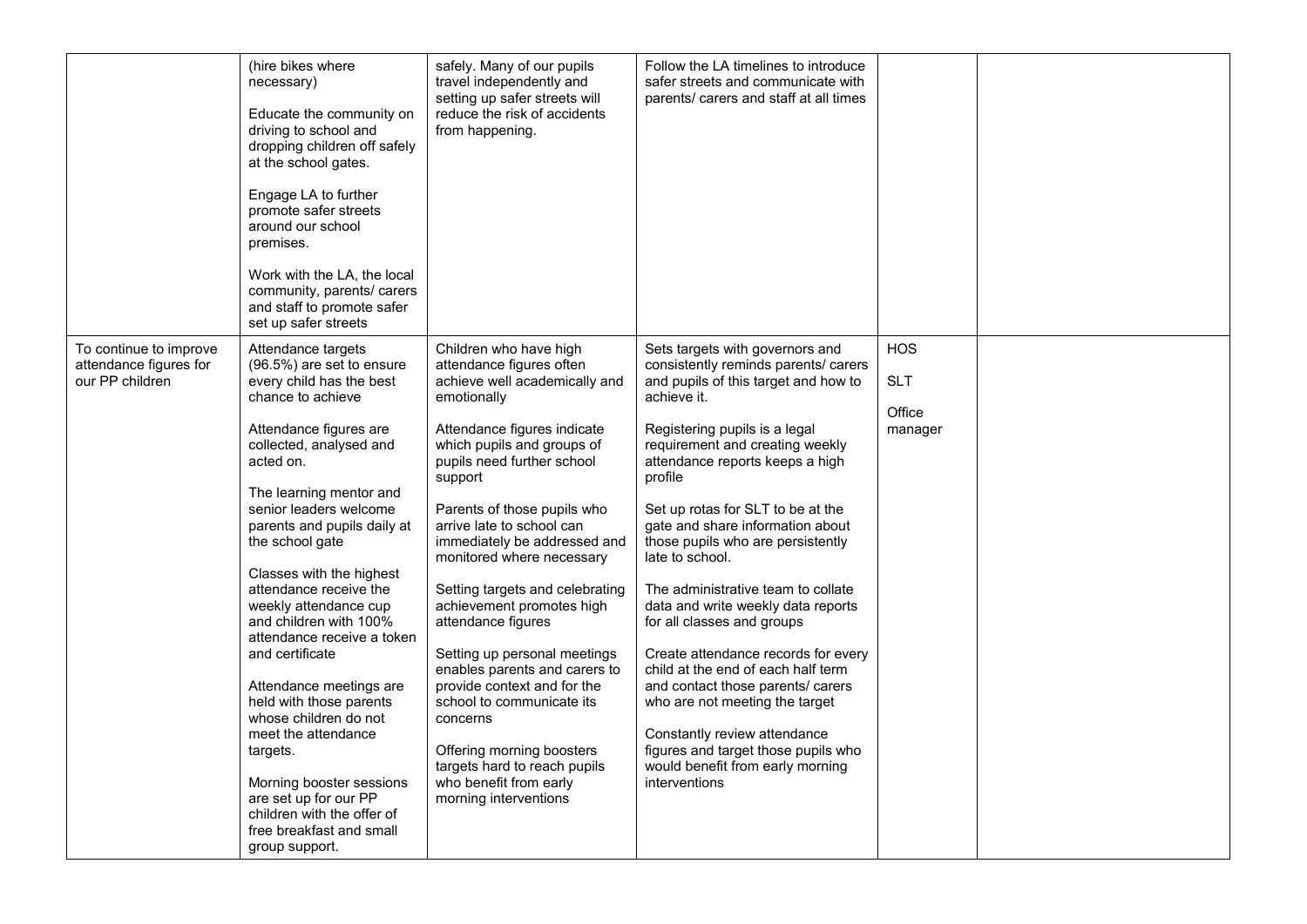| To introduce a debating<br>club for PP children in<br>$Y4$ and 5 | Set up a weekly debating<br>club led by a trained<br>professional<br>Invite PP children to join<br>the club with the aim to<br>create confidence when<br>speaking publicly.<br>Choose a wide range of<br>'hot topics' for children to<br>learn about and teach<br>critical thinking skills | Debating skills enable pupils<br>to learn to listen to arguments<br>and present opinions in a<br>structured way.<br>Joining a debating club will<br>give pupils the opportunity to<br>research and learn about a<br>range of current affairs<br>Entering debates teaches the<br>pupils to use style, tone,<br>volume and diction when<br>presenting points of view<br>In line with our school vision,<br>debating skills will transform<br>pupils into critical thinkers with<br>the aim to find solutions to<br>complex issues<br>Children to present debating<br>skills to their classes and<br>peers where appropriate | Train up a member of our teaching<br>team to lead debating sessions<br>Select a range of pupils to join the<br>club with the aim to create<br>confidence and critical thinking<br>skills<br>Link up with other schools that<br>teach debating skills to set up inter<br>school debating competitions<br>Leaders to review the effectiveness<br>of the sessions and evaluate impact<br>on pupils' speaking and listening<br>skills | <b>HOS</b><br>Debating<br>lead |                                                                                                                                                                                                                                                                                                                                                                               |
|------------------------------------------------------------------|--------------------------------------------------------------------------------------------------------------------------------------------------------------------------------------------------------------------------------------------------------------------------------------------|---------------------------------------------------------------------------------------------------------------------------------------------------------------------------------------------------------------------------------------------------------------------------------------------------------------------------------------------------------------------------------------------------------------------------------------------------------------------------------------------------------------------------------------------------------------------------------------------------------------------------|-----------------------------------------------------------------------------------------------------------------------------------------------------------------------------------------------------------------------------------------------------------------------------------------------------------------------------------------------------------------------------------------------------------------------------------|--------------------------------|-------------------------------------------------------------------------------------------------------------------------------------------------------------------------------------------------------------------------------------------------------------------------------------------------------------------------------------------------------------------------------|
|                                                                  |                                                                                                                                                                                                                                                                                            |                                                                                                                                                                                                                                                                                                                                                                                                                                                                                                                                                                                                                           |                                                                                                                                                                                                                                                                                                                                                                                                                                   | <b>Total budgeted cost</b>     | <b>Additional teachers:</b><br>£14,865<br>£ 29,730<br>5 days of Feb half term:<br>Teachers £6750<br>SSO £621<br>Snacks £750<br>Cleaner £310.04<br>Easter school (4 days):<br>Teachers £10,750<br>SSO £420.04<br>Snacks £650<br>Cleaner £279.80<br>Saturday school 30 weeks:<br>Teachers: £18,600<br>TAs £3,300<br>SSO £3500.25<br>Cleaner £4566.72<br>Coaching:<br>£14,084.32 |